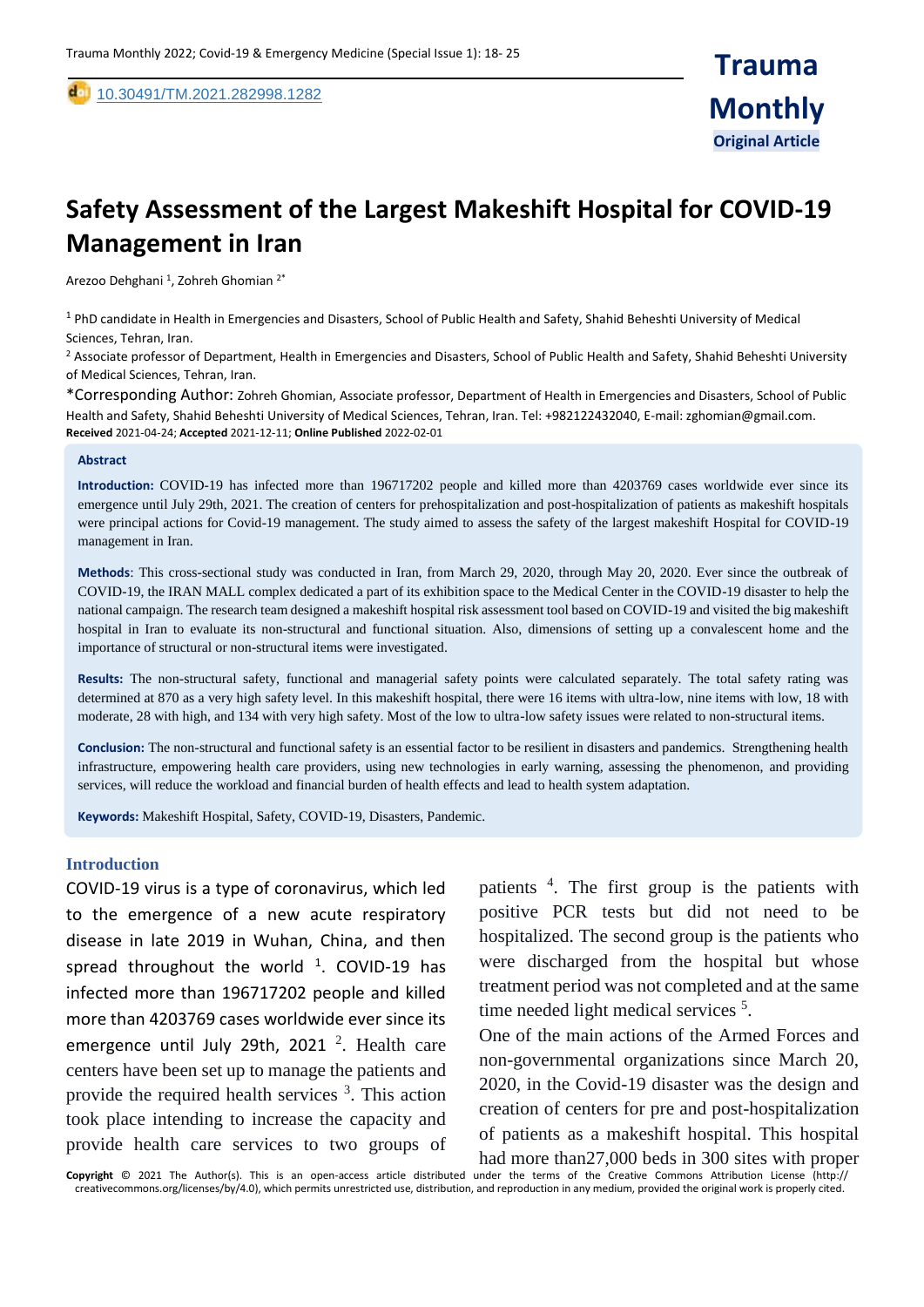logistics and a medical system. There were logistics services, medicine, and treatment services in these centers. In addition, more than 3,000 nursing volunteers and 2,000 social worker volunteers served in these centers, where patients were hospitalized for two weeks and received medical services after discharge from the hospital <sup>6</sup>.

There were services such as health care, medicine, nutrition, personal hygiene training, health education, mental health, and spiritual counseling to all patients in the makeshift hospital<sup>7</sup>. In Iran, on average, each makeshift hospital has 90 beds. However, IRAN MALL, with 800 active beds and 2200 potential beds, is the largest equipped makeshift hospital in the country. This makeshift hospital has been the third experience setting up a makeshift hospital in Iran in 40 years. The first experience was when the Iran-Iraq war took place, and the other one was when the Bam earthquake occurred, although, at that time, the makeshift hospital was launched only for trauma patients <sup>8</sup>. One of the first uses of a makeshift hospital in Iran was the establishment of temporary hospitals during the imposed war. One of the combat health activities during the military attack of Iraq to Iran was setting up a makeshift hospital to provide primary and secondary medical services in border cities such as Ahvaz, Kermanshah, Sanandaj, Ilam, Urmia, Piranshahr, and Sardasht<sup>9</sup>.

In the attack on Sardasht on July 27, 1987, the injured who were exposed to mustard gas were transferred to a makeshift hospital .in the city's gymnasium to receive medical services. After the nerve gas attack in the Shalamcheh city on June 25, 1988, the Seyyed al-Shohada makeshift hospital was set up to assist the injured  $10$ .

This field visit to Iran's largest makeshift hospital was done in May 2020 to evaluate of makeshift hospital safety in both non-structural and functional areas. Also, the processes and service-providing methods to patients with COVID-19 were assessed in green and yellow conditions. Field observation was performed along with the completion of the researcher-made checklist, photography,

interviews with officials and head nurses and patients admitted to makeshift hospital wards, voice recording, writing field notes and video recording of some wards. In this article, an attempt has been made to use the results and experiences observed from visiting intensive care units, and express the findings regarding patients with COVID-19, as well as the level of service of epidemics, promotion of clinical skills and knowledge, observation, note-taking and service evaluation  $11$ .

The study aimed to assess the safety of the largest makeshift Hospital for COVID-19 management in Iran.

# **Methods**

### **Setting**

This cross-sectional study was conducted in Iran, from March 29, 2020, through May 20, 2020. Ever since the outbreak of COVID-19, the IRAN MALL complex dedicated a part of its exhibition space to the Medical Center in the COVID-19 disaster to help the national campaign. the IRAN MALL complex with an area of 45,000 square meters could equip 3,000 hospital beds and receive patients from 60 hospitals in Tehran. Criteria for selecting IRAN MALL Makeshift hospital for field visit was:

• Iran's largest makeshift hospital for management of COVID-19

• Highest admission of COVID-19 patients in Iran

• Highest occupancy of makeshift hospital beds in the management of COVID-19 in Iran

• The only makeshift hospital with the ability to accept patients from 60 hospitals

• Its availability to the research team.

### **Evaluation tool**

The research team with the mission in the disasters and emergencies developed a makeshift hospital risk assessment tool for managing COVID-19. The research team decided to conduct a field visit to the makeshift hospital to conduct a visual observation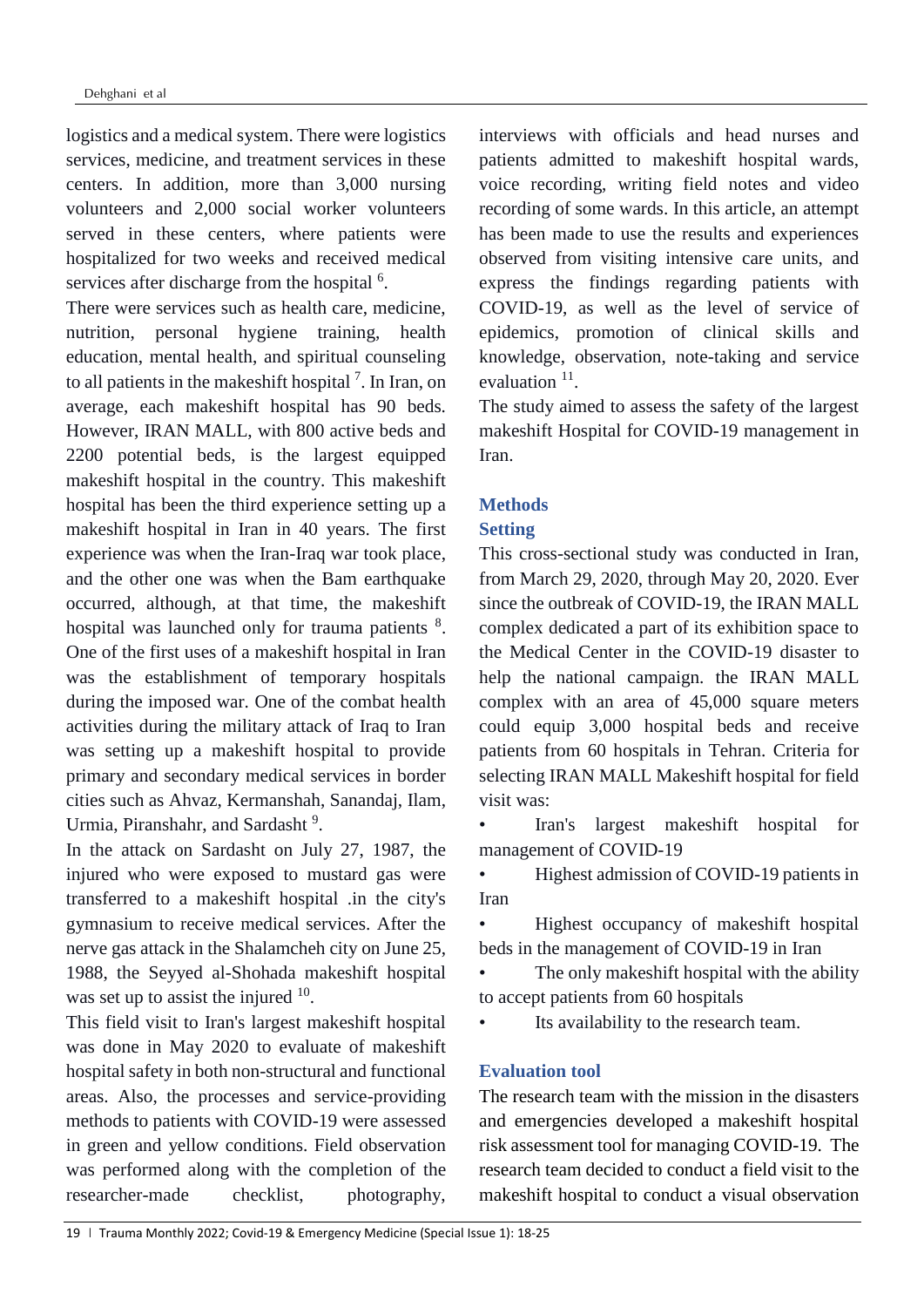and fact-checking for the prepared tools extra to evaluating this center to evaluating this center (Table 1) (Fig. 1).

Table 1: A guide to determining the safety level of the entire Makeshift Hospital

| Very Low Safety    | 165                         |
|--------------------|-----------------------------|
| Low Safety         | 166 < X < 330               |
| Medium Safety      | 331 < X < 495               |
| <b>High Safety</b> | 496 <x<660< td=""></x<660<> |
| Very High Safety   | 661 < X < 825               |



Figure 1: Internal space of Iran Mall makeshift hospital.

# **Data collection**

Psychometric tools of makeshift hospital risk assessment were included 186 items in three areas of incident and disaster probability (13 items), 112 items of non-structural safety, and 61 items of functional safety. The research team used this tool for the safety assessment of Iran Mall makeshift hospital.

The visit started on Sunday, May 3, 2020, and lasted from 7:30 AM until 1:00 PM. The visiting team consisted of a faculty member and a Ph.D. student of the Department of Health in Disaster and Emergencies. The head nurse of the makeshift hospital with 14 years of experience in nursing management in the hospital, and the executive director of the makeshift hospital with 12 years of experience in Emergency medical services, accompanied the research team in all stages of the visit to provide explanations and answers to our questions. Also, during the visit, four staff and four patients with the following demographic information were interviewed to evaluate the provision of services (Table 2).

| rable 2. Demographic information of participants |        |                     |        |  |
|--------------------------------------------------|--------|---------------------|--------|--|
| Participants                                     | Age    | Duration of stay at | Gender |  |
|                                                  |        | the makeshift       |        |  |
|                                                  |        | hospital            |        |  |
| Patient 1                                        | 64 Y/O | 11 days             | Male   |  |
| Patient 2                                        | 34 Y/O | 14 days             | Male   |  |
| Patient 3                                        | 14 Y/O | 6 days              | Female |  |
| Patient 4                                        | 59 Y/O | 12 days             | Female |  |
| Participants                                     | Age    | Job                 | Gender |  |
|                                                  | 41     | <b>CEO</b>          | Male   |  |
| 2                                                | 43     | <b>Head Nurse</b>   | Male   |  |
| 3                                                | 35     | <b>Nurse</b>        | Female |  |
| 4                                                | 28     | Nurse               | Male   |  |

Table 2. Demographic information of participants

After the visit and risk assessment of the IRAN MALL makeshift hospital, the data was recorded in the checklist. Furthermore, the non-structural safety, functional and managerial safety points were calculated separately. The total safety rating was calculated at 870 as a very high safety level.

In this makeshift hospital, there were 16 items with ultra-low, nine items with low, 18 with moderate, 28 with high, and 134 with very high safety. Most of the low to ultra-low safety issues were related to non-structural.

# **Quantitative findings in field visits**

# **Physical characteristics and the location of the arena**

IRAN MALL Health Care Center became activated by changing the application of IRAN MALL Business Center and under the supervision of the University of Medical Sciences and Health Services. This 7-year-old building has six floors.

IRAN MALL has been built in the west of Tehran in 45,000 square meters. It accesses the two main east-west highways of Tehran. It also has 17 input and 13 output pathways. This center has three helicopter pads, and in case of accidents, it provides access to the injured and patients by rescue and emergency helicopters. Two floors of this structure were dedicated to the hospitalization of makeshift hospital patients. At the time of its activation, 813 beds were activated on the ground floor, and it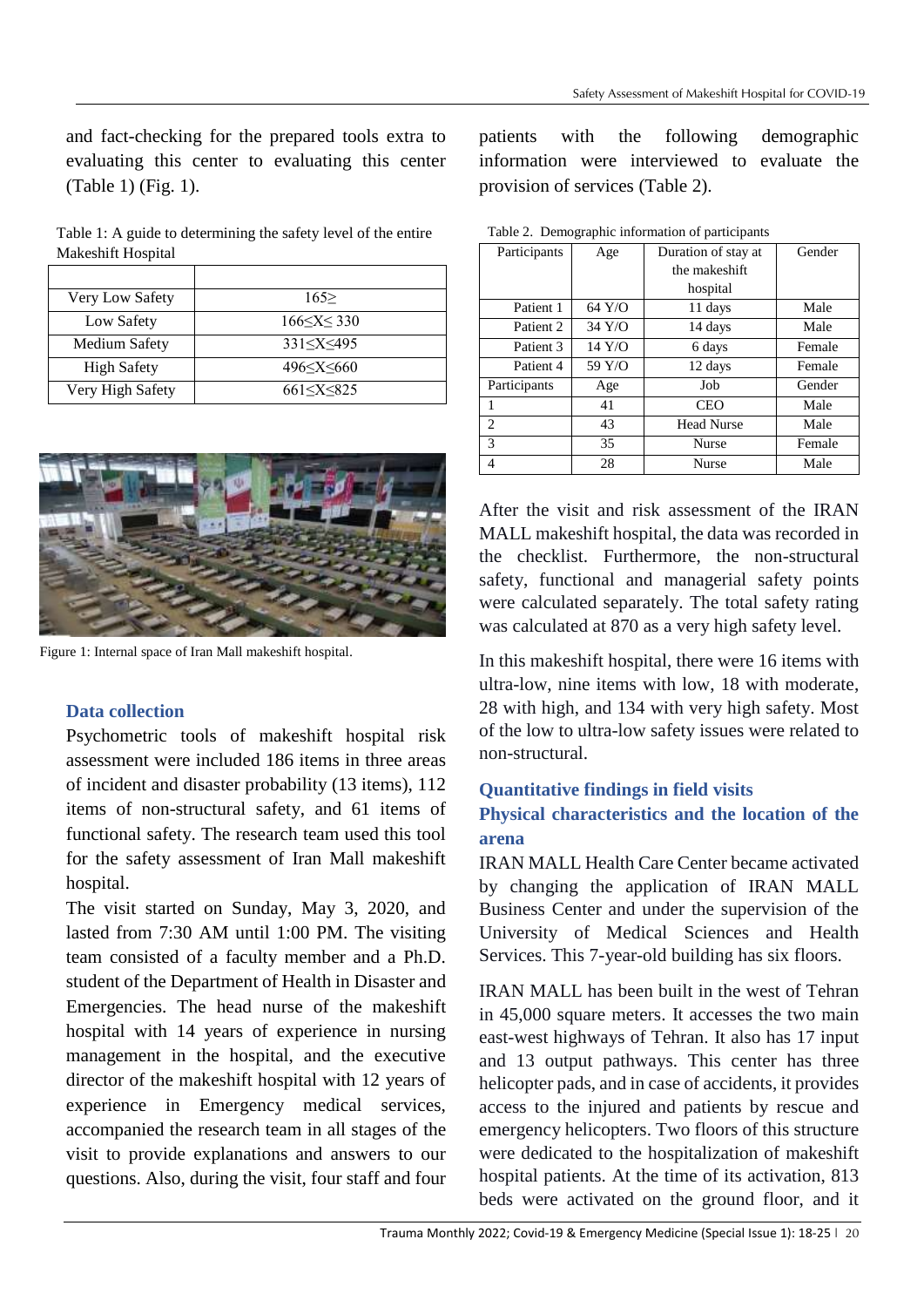could be to activation another 2000 beds on the first floor (Fig. 2).



Figure 2: Access to the two main east-west highways.

# **Processes and Ground Rules 1- Isolation and infection control**

Internal and external pathways have specified the entry of patients with colored lines. After the entrance door to the care center, patients were directed to a separate lane with a shower. And after decontamination, delivery of clothing, and personal hygiene items, the patients were transferred to the inpatient ward. There are two men's wards, two women's wards, one CPR room, and a 6-bed room for unwell patients on the E0 floor. It was also possible to hospitalize children as we saw a 14 year-old girl hospitalized.

One of the problems in the environmental health field was the disinfection of patients' belongings (based on the standards, three times a day), but in the makeshift hospital, it was done only once a day. The changing sheets should be done twice a day according to the standards, but in this makeshift hospital, it was done once every three days. Patients' sheets and clothes were transported by cars and in closed bags to Firoozgar Hospital's laundry for washing. Makeshift lunch was prepared by the catering of IRAN MALL complex and dinner by Firoozgar Hospital for this makeshift hospital. Infectious solid waste was packed in specific garbage bags and stored in a dedicated place outside the hospital, and collected by municipal waste disposal vehicles.

# **2- Fun and entertainment**

There was also space for watching TV, sports and leisure equipment, and entertainment on each floor.

# **3- Safety**

Suction and air filtration systems were available separately on the floors. Due to the dimension of the foundation, there were three systems of valves and fire hoses with separate tanks. In addition to portable handheld fire extinguishers, fire hydrants, and hoses, the E0 floor was equipped with two ambulances and two fire stations 24 hours a day. They were placed in front of the entrance door within 200 meters in length from the hospitalization space.

The probability of outages of power and water was very low because of the central use of the municipal water and electricity system.

There were two safe electricity generators to supply the electricity in a possible outage outside the structure, which was kept in a safe space and in compliance with safety principles. The foundation had no windows due to the using prefabricated walls in the exhibition space to separate the rooms. There were guidelines from the elevator to different sections with different colors and types in each part. Shelves, cupboards, and their contents were moderately safe, and their doors were open, and in case of an earthquake, the contents would possibly fall out. Shelves and cupboards were off-center of the nurse station. The shelves and cupboards were not fastened and fixed. Some medical equipment was located in front of the entrance and exit of the nurse station (Fig. 3).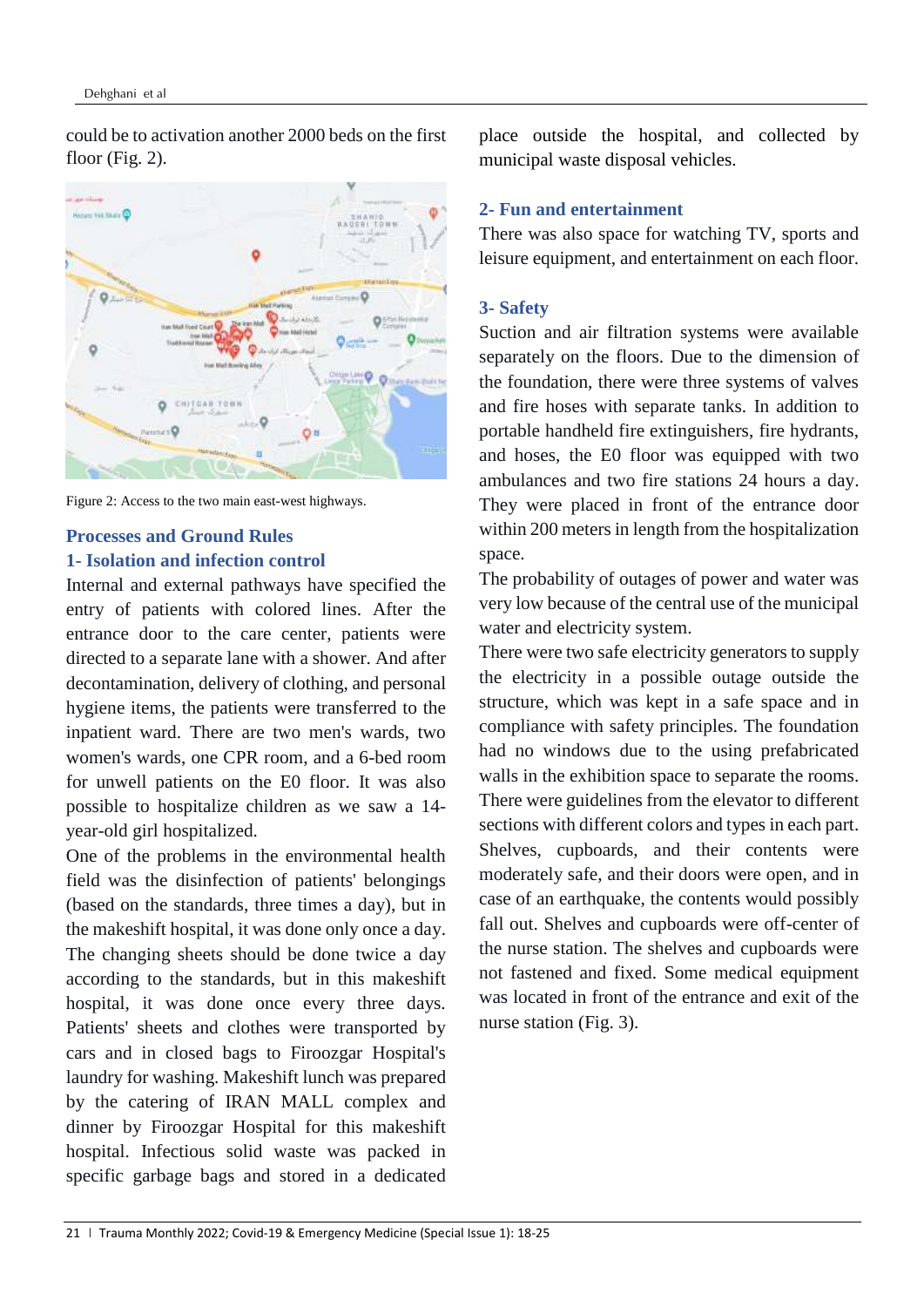

Figure 3: Nursing station of Iran Mall makeshift hospital

# **4- Research**

Another positive point of this makeshift hospital was the specific research space for students and professors. The healthcare system faced several challenges for patient management due to the unknown nature of the disease, multiple mutations, and the different course of the disease in individuals. Therefore, strengthening the clinical research will provide the ground to record the lessons learned, review the current situation, assess of dimensions of covid-19, and treatment processes.

# **5- Incident and disasters**

On each floor, there was 1 emergency trolley, central and portable oxygen device, portable and hand-held fire extinguishers, a separate lined bin for separation of infectious and non-infectious waste, one stretcher, two walkers, and six wheelchairs for patients to use. There was an Incident Command System in the ward, and individuals and staff were aware of their roles and responsibilities. The senior safety person was defined but was not present in the ward regularly. An online system for patient information management was not available. Patient data were entered in Excel software, as well as, the entrance and discharge of patients were recorded, but if deleted, there was no backup file.

After reviewing the general information of the makeshift hospital, considering the geographical location and the building conditions, and given that the structure is still being completed, the possibility of natural and man-made disasters was investigated. Iran is facing an earthquake at the rate of more than 90%. The probability of an earthquake is moderate and has a score of three. The probability of storms is also moderate since the construction of structures in the plain area, and is estimated with a score of three.

# **Qualitative findings and experiences in field visits**

At visiting different parts of the makeshift hospital, some interviews were conducted with managers, medical staff and patients. In an interview, the head nurse of the makeshift hospital reported that staff and even health care providers, such as those who measure blood pressure and give medication to the patient, are educated in various medical disciplines.

" *There were employees with different levels and fields of study at the beginning of the training course. Therefore, these people have been trained that use personal protective equipment to care for the patient, and train the patient*".

### **Necessity of disaster management**

The courses of emergency and disaster management in crisis are necessary for members of the nursing team. Also, a crisis management course should be provided for staff and personnel at the beginning of their service. In addition, specialized training such as employment of equipment is necessary to familiarize them with their duties in the event of a crisis. "*The presentation process of discharge, transfer and evacuation of the makeshift hospital in crisis, also training is critical to the nursing staff*."

# **Necessity of executive instructions and guidelines**

During an interview with one of the executive directors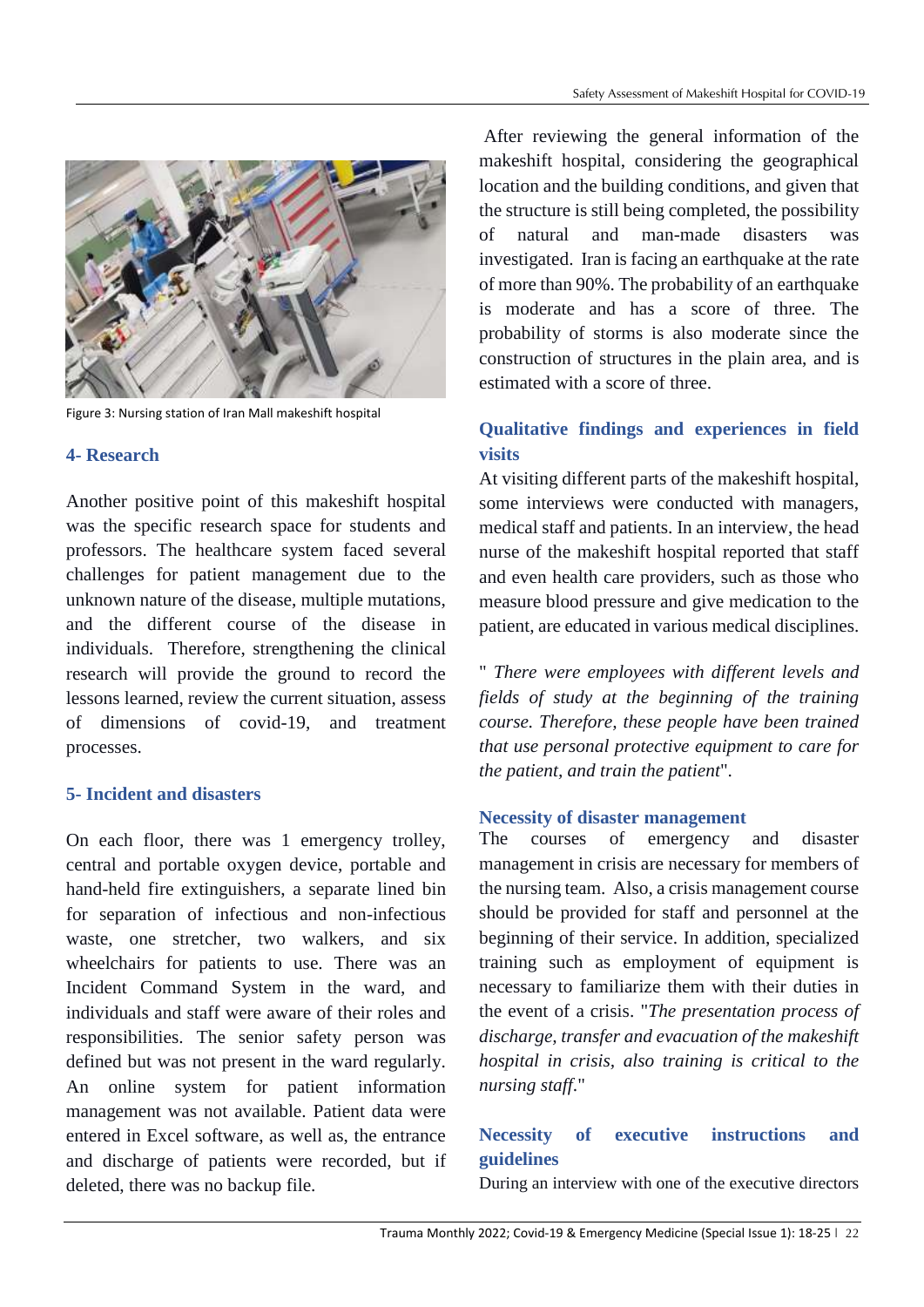of the makeshift hospital, this point was raised: "*There should be a checklist and guidance to set up a makeshift hospital for example, we had to change the application of IRAN MALL and set up makeshift hospital with trial and error and using hospital instructions. One of the measures taken, was to set up a negative pressure isolation room, which was useless for us and only wasted resources*."

# **The importance of mental health of patients and staff**

In interviewing patients, the use of mental health counselors was very necessary due to the difficult conditions of the disease, being away from the family and sometimes the pangs of conscience caused by the making their family members sick. One patient admitted that "*I came back to life from hell and nothing matters to me anymore*." Providing mental health counseling services can be effective in helping the mental and emotional recovery of these patients.

In an interview with one of the staff members, it was mentioned that: "*Sports, welfare and recreational equipment were applied in order to improve the mental health of patients in the makeshift hospital center. Patients also seek the advice of psychologists several times during their hospitalization based on their condition. "But for the staff of the makeshift hospital, mental health facilities were not provided, even though it was the first experience of treatment and work in a medical center for some people*."

### **The importance of informing the public and volunteers**

Studies show that in total, only 5% of the country's makeshift hospitals were used, while the occupancy rate of Iran's makeshift hospital beds was only 25%. The pathology of the poor reception of makeshift hospital is not fully and scientifically accomplished, but the executive director of the makeshift hospital regarding the problems in this area stated: "*Insufficient information about referral centers for patients and their families, people with COVID-19 are less likely to go to a makeshift hospital, on the other hand, cultural matters* 

*also contribute to this issue*. "*Improving information before and during the establishment of a makeshift hospital, both in public and in medical centers, can solve these problems*."

One of the makeshift hospital employees, noting that he had been informed through a friend and had volunteered to provide the service, said: "*We were short of the staff here, especially on days when there were more patients. The total workforce of the convention includes ten nurses, two nurses, four paramedics and ten service personnel. If the information was provided in a better way to attract volunteers, there would be no shortage of workforce and we would offer better services*."

#### **Discussion**

Iran mall Makeshift hospital were set up as the largest makeshift hospital of Iran to manage the rapid growth of patients with Covid-19. In this study, in addition to assessing the safety of Iran mall makeshift hospital, the dimensions of setting up a convalescent home in epidemics and the importance of structural and nonstructural items were investigated.

Liu and Zhang showed that criteria for referring the patient to the makeshift hospital should be considered according to the situation of the patients. In this case, the spread of the disease will be prevented  $12$ . In this study, determining the indicators of referring patients and announcing it to hospitals is one of the functional items that lead to the rapid assignment of patients, preventing hospital congestion, emptying hospital beds in critical situations.

Fang et al. described the importance of re-engineering the building to be used as a makeshift hospital, so the structure must have a proper air conditioning system. Also, there shouldn't be the possibility of contamination of water sources with infectious waste in this place. It is possible to separate infectious and non-infectious wastes, and it is also possible to set up a negative isolation room<sup>13</sup>.

In the study conducted by our research team, one of the most crucial studied items was air conditioning, which the Iran mall makeshift hospital had suction and exhaust air conditioning. Also, due to the separate piping structure, water and sewage could not be contaminated. Also, during the memorandum with the municipality, the process separation and disposal of infectious waste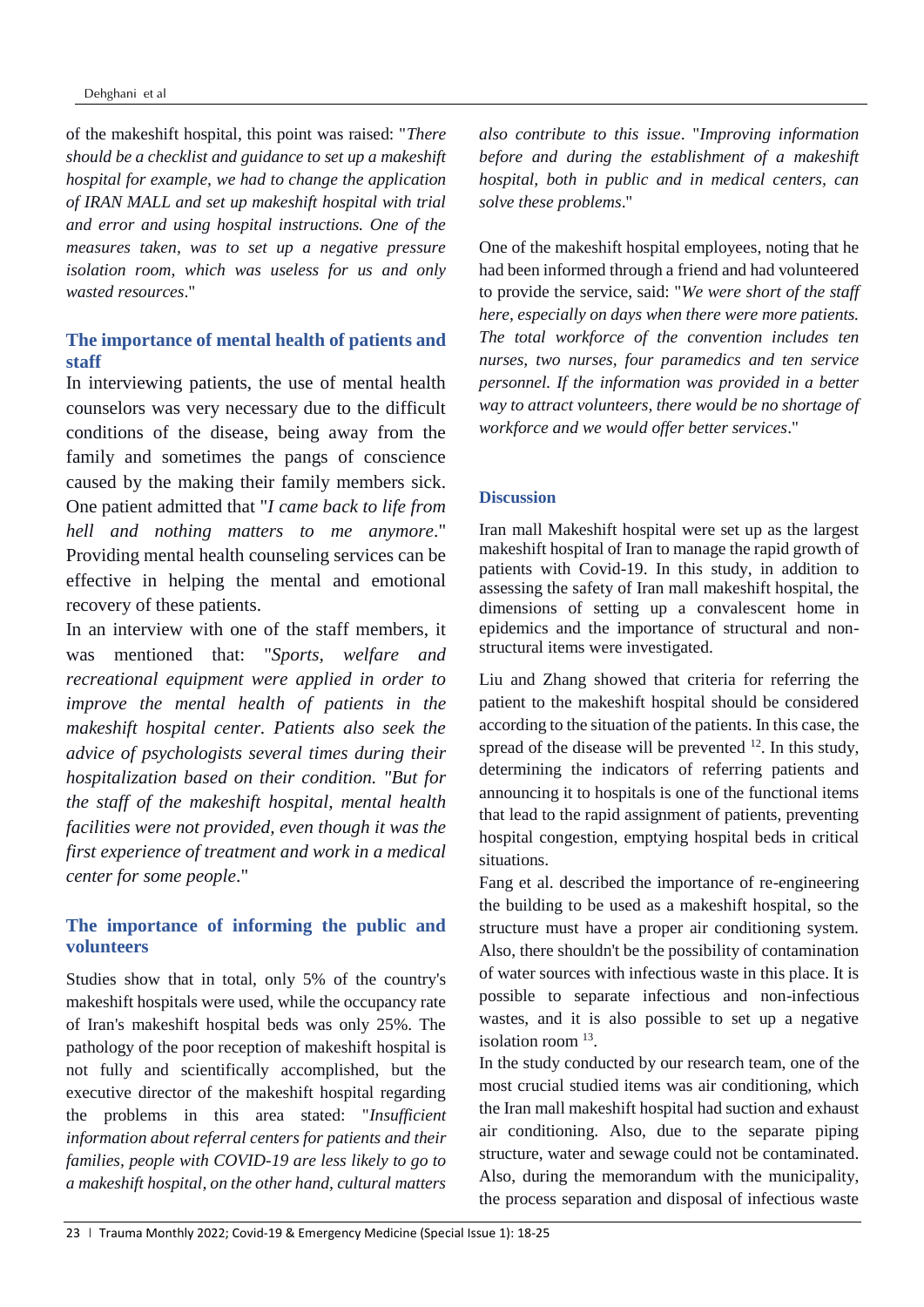was specified and implemented.

Zhang et al. showed that in comparison Makeshift to general hospitals or hospitals for infectious diseases, staff working in the Makeshift hospitals was complex. This study found that the makeshift hospital space should be acceptable to protect staff and prevent Covid-19 infection. Staff should be trained to use personal protective equipment and use it before entering the COVID ward <sup>14</sup> .

In the study, the functional and managerial evaluations of Iran Mall Makeshift hospital included disinfection of the nursing station, separation of staff health services from patients, separation of nurses' resting room, adequacy of masks and personal protective equipment for stakeholders.

### **Conclusion**

In visiting IRAN MALL makeshift hospital, the non-structural and functional safety, management and implementation processes were assessed. The commercial complex changed to the medical center for COVID-19 management. Therefore, some suggestions could help to secure and improve infrastructure and processes. Strengthening health infrastructure, empowering health care providers, using new technologies in early warning, assessing the phenomenon, and providing services, will reduce the workload and financial burden of health effects and lead to health system adaptation.

The field visits to makeshift hospitals, hospitals, and intermediate service centers are recommended for disaster and emergency medical students, nurses, physicians, and environmental health experts to improve the knowledge and skills of service providers in the event of contagious diseases such as accidents and disasters. Some of the requirements of field visiting include accurate planning as holding a short training course which can consist of interviewing staff and patients, using personal equipment, taking notes and taking photos during the visit, and ethical requirements before the visiting. Visitors' follow-ups can be included in post-visit programs to ensure they did not get sick during their visit.

### **Acknowledgments**

None

### **Conflict of Interest Disclosures**

The authors state that there is no conflict of interest in the present study.

#### **Funding Sources**

The authors of this article would like to express their appreciation and gratitude to the Vice Chancellor for Research of Shahid Beheshti University of Medical Sciences for funding the research project.

### **Authors' Contributions**

The authors confirm contribution to the paper as follows:

study conception AND design: ZGH; data collection: AD AND ZGH; analysis and interpretation of results: AD; draft manuscript preparation: AD AND ZGH. All authors reviewed the results and approved the final version of the manuscript.

### **Ethical Statement**

The study was approved by Shahid Beheshti University of Medical Sciences; with code ethics 104IR.SBMU.PHNS.REC. 1399.

#### **References**

Koonin LM. Novel coronavirus disease (COVID-19) outbreak: Now is the time to refresh pandemic plans. Journal of business continuity & emergency planning. 2020;13(4):1-15.

2. Yue W, Chen K, Wang K, Zhang S, Tao L. Construction of mobile field hospitals under the condition of informationisation (in Chinese). Hosp Adm J Chin People's Liberation Army. 2017; 24:962- 4.

3. Liu P, Zhang H, Long X, Wang W, Zhan D, Meng X, et al. Treatments of COVID-19 patients in the Fangcang shelter hospital: clinical practice and effect analysis. The Clinical Respiratory Journal. 2020.

4. Li N, Pan J. Study on Integrated Workflow Development and Presentation of Fangcang Shelter Hospitals in COVID-19 Pandemic. Journal of Emergency Management and Disaster Communications. 2020;1(01):11-20.

5. Li J, Shu Y, Chen N, Wang F, Li H. 'Re-socialisation'in isolated spaces: A case study on the social organisation of Fangcang shelter hospital patients under extreme spatial conditions. Indoor and Built Environment. 2020:1420326X20973745.

6. Raoofi A, Takian A, Sari AA, Olyaeemanesh A, Haghighi H, Aarabi M. COVID-19 pandemic and comparative health policy